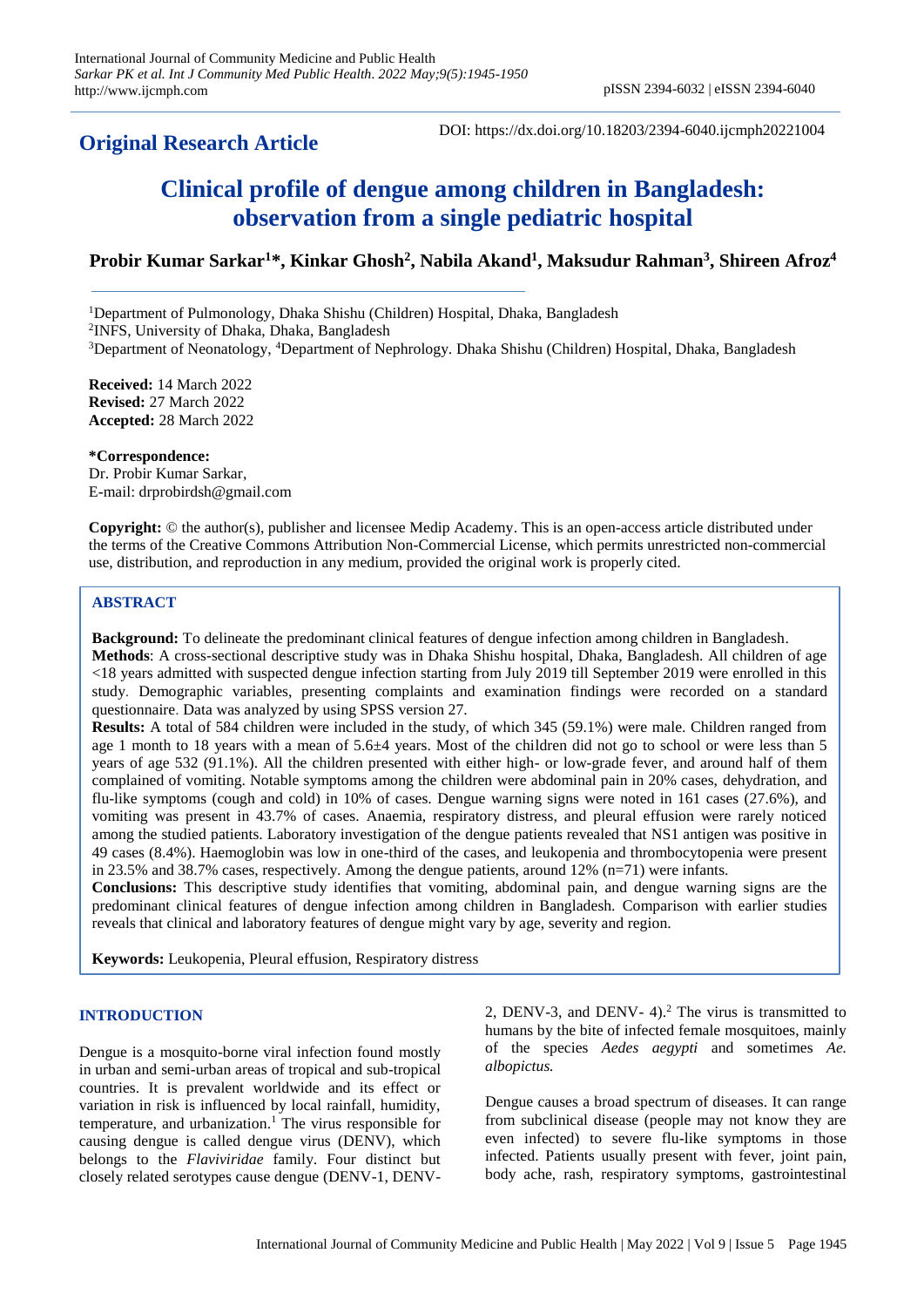disorders, and abnormal liver function tests. Although less common, some people might develop a severe form of dengue, which can have a number of complications, such as severe bleeding, organ impairment along with plasma leakage. Incubation period of dengue virus infection is 3-14 days with a variety of clinical manifestation including asymptomatic infection or undifferentiated fever dengue fever (DF), dengue hemorrhagic fever (DHF), and life-threatening dengue shock syndrome (DSS).<sup>3</sup>

Like other tropical infections, dengue infection is associated with multiple organ dysfunction involving the liver, muscles, heart, brain, and kidneys.<sup>4,5</sup> Severe dengue has a higher mortality rate is not managed appropriately. This severe form of dengue was recognized during dengue epidemics of Philippines and Thailand in 1950s. Over the recent years, severe dengue is prevalent in most Asian and Latin American countries and is a leading cause of hospitalization and death among children and adults residing in these regions.

Dengue in recent years has become a major international public health concern. One modeling estimate by Bhatt et al. indicates 390 million cases of dengue fever per year, of which 96 million are severe cases.<sup>6</sup> Dengue is now found in 128 countries, which indicate that 3.9 billion people are at risk of being infected with dengue virus.<sup>7</sup> Despite the prevalence of dengue globally, 70% of the actual burden is in Asia.<sup>6</sup> The most adversely affected countries being India, Bangladesh, Pakistan, and Sri-Lanka.8,9 Bangladesh seems to be facing its worst dengue outbreak since 2000, with infection affecting children, pregnant women, and older people.10-12 Dengue affects any individual, irrespective of age, gender or health status. In fact, 90% of the dengue infections occur in children, and their risk of dying during a secondary attack is nearly 15-fold higher than that of adults. $13$  National surveillance data from Asian countries also report that children <1 year and 4-9 years are at the highest risk of severe dengue disease. $14-15$  Clinical features of dengue also differ between adults and children.<sup>16</sup> Myalgia, arthralgia, retroorbital pain, and nausea are the common clinical symptoms in adults, whereas vomiting and skin rash are most prevalent among children. In terms of laboratory investigations, adults tend to have higher rates of Thrombocytopenia, Erythrocyte Sedimentation Rate (ESR) and alanine transaminase (ALT) compared to children.<sup>17</sup>

Though children are most prone to this infection, little published data are available on dengue infection in children living in South Asia. This could be because most dengue infections in younger children are asymptomatic or minimally symptomatic. A better understanding of common clinical patterns among children in dengue endemic zones like Bangladesh, would help better preparation for future outbreaks in these regions. Besides, it is also necessary to identify clinical and laboratory features associated with dengue infection in children, as monitoring these signs and fluid-replacement therapy are the only option currently available for dengue management.

## **METHODS**

This cross-sectional descriptive study was conducted under the department of pediatrics of Dhaka Shishu hospital, Dhaka, Bangladesh. All children of age <18 years admitted with suspected dengue infection starting from July 2019 till September 2019 were enrolled in this study. Clinically suspected cases of dengue were approached based on the national guideline for clinical management of dengue Syndrome, Bangladesh 2018.<sup>18</sup> Children presenting with fever along with vomiting, rash and any warning signs of dengue, such as abdominal pain, persistent vomiting, bleeding or lethargy were considered a suspected case, whereas patients presenting with clinical features of suspected case along with presence of NS1 antigen were considered as confirmed cases of dengue. We excluded cases with comorbidity or coinfection from this study. The final cohort comprised 584 children, and their detailed clinical history, examination and investigation were recorded after obtaining informed consent from their parents. Data was collected by a team of skilled data collectors assigned within the department. Demographic variables, presenting complaints and examination findings were recorded on a standard questionnaire.

#### *Laboratory assay*

Laboratory investigations such as complete blood count, hematocrit, alanine transaminase (ALT) and Aspartate transaminase (AST) and other laboratory assays were performed when relevant to clinical investigation. All laboratory investigations were performed at the study site. Leukopenia was defined as total white blood cell count <4000/mm<sup>3</sup> ; Thrombocytopenia was defined as a total platelet count <100 000/mm<sup>3</sup>, and elevated ALT and AST was considered when the lab value was >50 IU/L. Hematocrit reading >48% was considered high and haemoglobin <11 g/dL was considered low.

#### *Ethical clearance*

Ethics approval for the study was obtained from the ethical review committee of Dhaka Shishu hospital.

#### *Statistical analysis*

The test statistics used to analyze the data were descriptive statistics, chi-square (X2) test and Fisher's exact test where appropriate. Data were analyzed with IBM SPSS Statistics ver. 27 software

#### **RESULT**

A total of 584 children were included in the study, of which 345 (59.1%) were male. Children ranged from age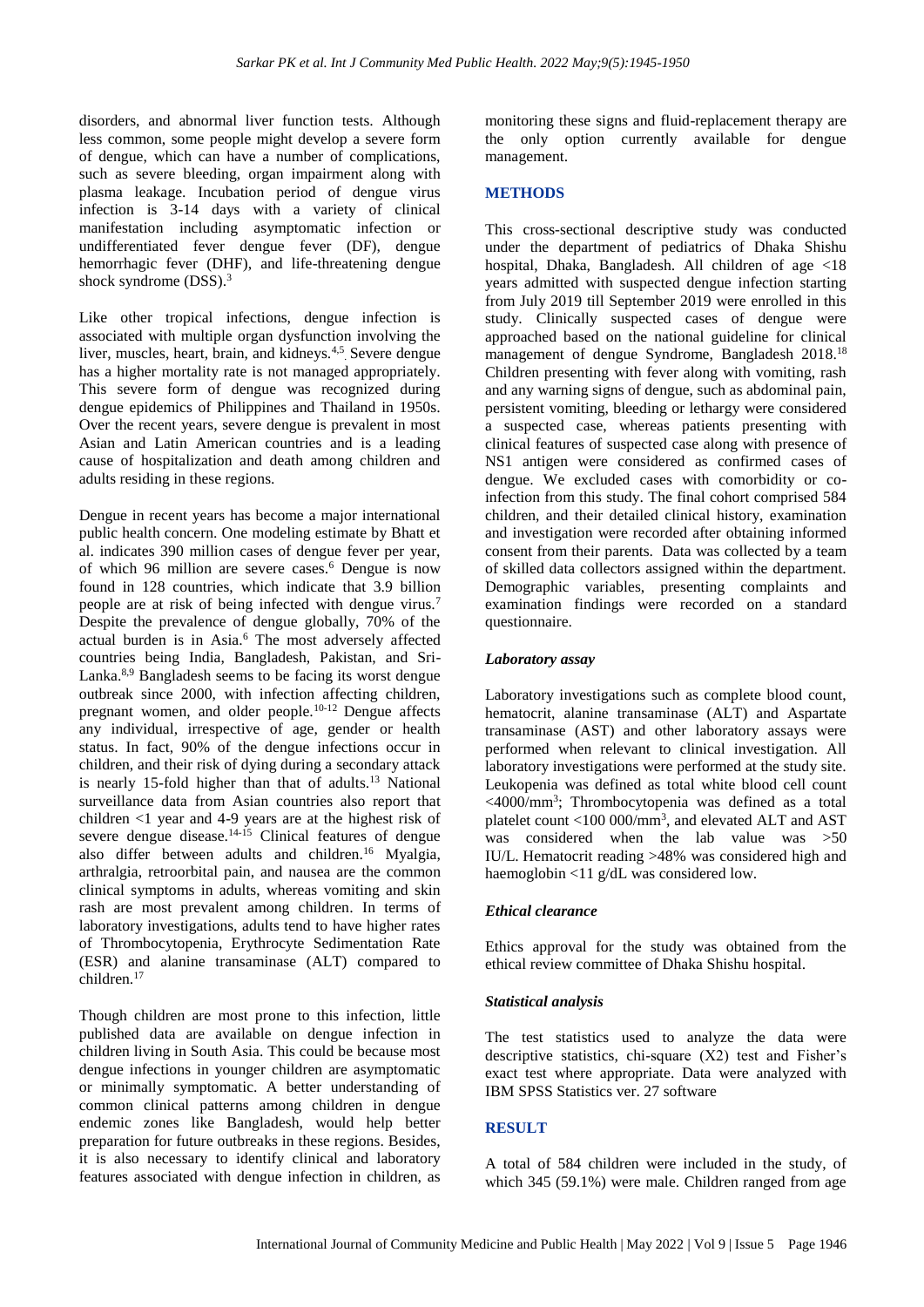1 month to 18 years with a mean of 5.6±4 years. Most of the children did not go to school or were less than 5 years of age 532 (91.1%) (Table 1).

## **Table 1: Demographics of the study cohort, (n=584).**

| <b>Patient characteristics</b> | Values, $N$ $(\%$ |  |  |
|--------------------------------|-------------------|--|--|
| Age (years)                    |                   |  |  |
| Infant $( \leq 1)$             | 71 (12.2)         |  |  |
| $2 - 5$                        | 205(35.1)         |  |  |
| $6-10$                         | 197 (33.7)        |  |  |
| $11 - 14$                      | 101(17.3)         |  |  |
| $15 - 18$                      | 10(1.7)           |  |  |
| <b>Sex</b>                     |                   |  |  |
| Male                           | 345 (59.1)        |  |  |
| Female                         | 239 (40.9)        |  |  |
| School going                   |                   |  |  |
| Yes                            | 52 (8.9)          |  |  |
| No                             | 256 (43.8)        |  |  |
| Under 5                        | 276 (47.3)        |  |  |
| Types dengue fever             |                   |  |  |
| Classical                      | 441 (75.5)        |  |  |
| Haemorrhagic                   | 94 (16.1)         |  |  |
| <b>DSS</b>                     | 49 (8.4)          |  |  |

All the children presented with either high- or low-grade fever, and around half of them complained of vomiting. Based on the conventional classification of dengue, the majority of the cases belonged to the classical dengue fever category 441 (75.5%). Notable symptoms among the children were abdominal pain in 20% cases, dehydration, and flu-like symptoms (cough and cold) in 10% of cases. Dengue warning signs were noted in 161 cases (27.6%), and vomiting was present in 43.7% of cases. Anaemia, respiratory distress, as well as pleural effusion were rarely noticed among the studied patients, (Table 2).

Laboratory investigation of the dengue patients revealed that NS1 antigen was positive in 49 cases (8.4%). Haemoglobin was low in one-third of the cases, and Leukopenia and Thrombocytopenia were present in 23.5% and 38.7% cases, respectively. AST was high in nearly half of the patients (48.6%), whereas ALT was high in one-fifth (22.1%) of them (Table 3).

Among the dengue patients, around twelve percentages (n=71) were infants. Comparison of signs and symptoms between infants and children revealed statistically significant differences in some of the presenting characteristics/symptoms. Abdominal pain, vomiting, rash, and cough were a few of the presenting symptoms that differed statistically between infants and older children. Comparison of laboratory investigations revealed significant differences in presentation of platelet count, white blood cells count, and level of the haemoglobin between the two age groups as shown in the Table 4.

# **Table 2: Dengue clinical profile/ presenting symptoms among the children, (n=584).**

| <b>Presenting symptoms</b> | Values, $N(\sqrt[6]{6})$ |  |  |
|----------------------------|--------------------------|--|--|
| Fever                      |                          |  |  |
| High grade                 | 65 (11.1)                |  |  |
| Low grade                  | 519 (88.9)               |  |  |
| <b>Headache</b>            | 23(3.9)                  |  |  |
| <b>Vomiting</b>            | 255 (43.7)               |  |  |
| Abdominal pain             | 119 (20.4)               |  |  |
| Anuria                     | 34(5.8)                  |  |  |
| <b>Nausea</b>              | 19(3.3)                  |  |  |
| <b>Dehydration</b>         | 59 (10.1)                |  |  |
| <b>Loose motion</b>        | 48 (8.2)                 |  |  |
| Rash                       | 44(7.5)                  |  |  |
| <b>Ascites</b>             | 2(0.0)                   |  |  |
| Cough and cold             | 60(10.3)                 |  |  |
| <b>Pleural effusion</b>    | 3(0.5)                   |  |  |
| <b>Respiratory</b>         |                          |  |  |
| distress                   | 4(0.0)                   |  |  |
| Warning sign               | 161 (27.6)               |  |  |
| Anemia                     | 4(0.7)                   |  |  |

## **Table 3: Laboratory findings of the dengue cases, (n=584).**

| <b>Laboratory findings</b>                 | Values, $N(\%)$ |
|--------------------------------------------|-----------------|
| <b>Haematocrit</b>                         |                 |
| High (>48%)                                | 5(0.9)          |
| Normal $(≤48%)$                            | 579 (99.1)      |
| Haemoglobin                                |                 |
| Normal $(\geq 11$ g/dl)                    | 404 (69.2)      |
| Low $(\langle 11 \text{ g/dl})$            | 174 (29.8)      |
| Missing                                    | 6(1)            |
| Leukopenia                                 |                 |
| Present $(4000/nm^3)$                      | 137(23.5)       |
| Absent $(\geq 4000/\text{mm}^3)$           | 441 (75.5)      |
| Missing                                    | 6(1)            |
| Thrombocytopenia                           |                 |
| Present $(<150 000/mm^3)$                  | 226 (38.7)      |
| Absent $(≥150 000/mm^3)$                   | 352 (60.3)      |
| Missing                                    | 6(1)            |
| NS1 antigen                                |                 |
| Confirmed dengue (positive)                | 49 (8.4)        |
| Suspected dengue (negative<br>and missing) | 535 (91.6)      |
| <b>SGPT (ALT)</b>                          |                 |
| $High (> 50$ IU/l)                         | 129 (22.1)      |
| Normal $(\leq 50$ IU/l)                    | 304(52.1)       |
| Missing                                    | 151 (25.9)      |
| <b>SGOT (AST)</b>                          |                 |
| $High (>50$ $IU/l)$                        | 284 (48.6)      |
| Normal $(\leq 50$ IU/l)                    | 133 (22.8)      |
| Missing                                    | 167 (28.6)      |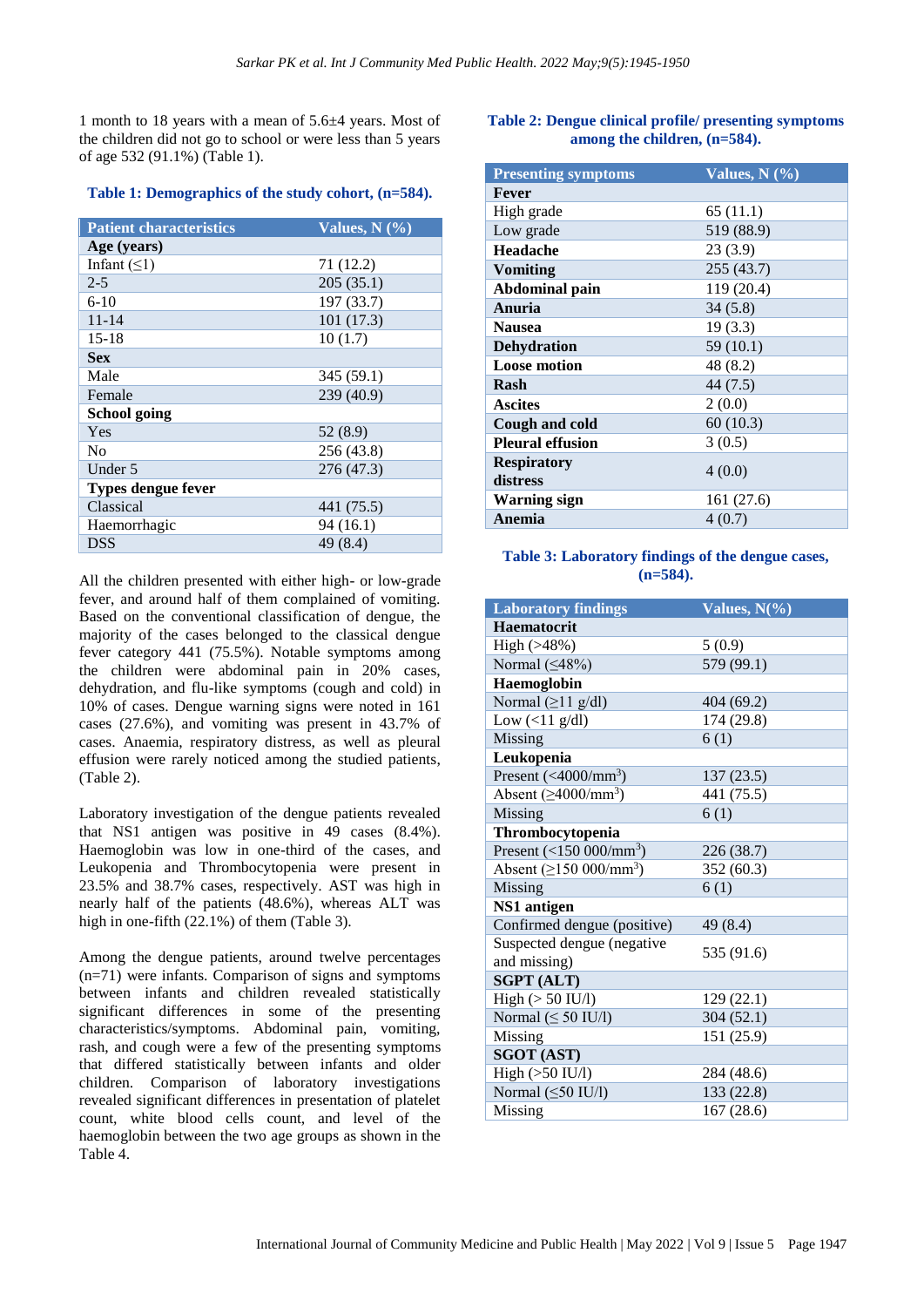| <b>Variables</b>                    | Infants, $(n=71)$ | Children, $(n=513)$ | P value     | Total, (n=584) |
|-------------------------------------|-------------------|---------------------|-------------|----------------|
| <b>Presenting symptoms</b>          |                   |                     |             |                |
| Fever (high grade)                  | 14(19.7)          | 51 (9.9)            | 0.024       | 65(11.1)       |
| Headache                            | 0(0.0)            | 23(4.5)             | 0.096       | 23(3.9)        |
| Vomiting                            | 20(28.2)          | 235 (45.8)          | $0.005*$    | 255 (43.7)     |
| Abdominal pain                      | 2(2.8)            | 117(22.8)           | $< 0.001*$  | 119(20.4)      |
| Anuria                              | 3(4.2)            | 31(6.0)             | 0.787       | 34(5.8)        |
| Nausea                              | 0(0.0)            | 19(3.7)             | 0.150       | 19(3.3)        |
| Dehydration                         | 6(8.5)            | 53 (10.3)           | 0.622       | 59(10.1)       |
| Loose motion                        | 6(8.5)            | 42(8.2)             | 0.940       | 48 (8.2)       |
| Rash                                | 10(14.1)          | 34(6.6)             | $0.026*$    | 44(7.5)        |
| Cough and cold                      | 20(28.2)          | 40(7.8)             | ${<}0.001*$ | 60(10.3)       |
| <b>Warning Sign</b>                 | 15(21.1)          | 146(28.5)           | 0.195       | 161(27.6)      |
| <b>Laboratory findings</b>          |                   |                     |             |                |
| NS1 antigen (n=584)                 |                   |                     |             |                |
| Positive                            | 10(14.1)          | 39(7.6)             | 0.065       | 49 (8.4)       |
| Negative                            | 61(85.9)          | 474 (92.4)          |             | 535 (91.6)     |
| ALT, (n=433)                        |                   |                     |             |                |
| High $(>50$ IU/l)                   | 11(15.5)          | 118 (23.0)          |             | 129(22.1)      |
| Normal $(\leq 50$ IU/l)             | 39 (54.9)         | 265(51.7)           | 0.341       | 304(52.1)      |
| AST, (n=417)                        |                   |                     |             |                |
| High $(>50$ IU/l)                   | 36(50.7)          | 248 (48.3)          | 0.625       | 284 (48.6)     |
| Normal $(\leq 50$ IU/l)             | 13(18.3)          | 120(23.4)           |             | 133 (22.8)     |
| Hematocrit, (n=484)                 |                   |                     |             |                |
| High $(>48%)$                       | 1(1.4)            | 4(0.8)              | 0.478       | 5(0.9)         |
| Normal $(≤48%)$                     | 70 (98.6)         | 509(99.2)           |             | 579 (9.1)      |
| Thrombocytopenia, (n=578)           |                   |                     |             |                |
| Present $(<150 000/nm3)$            | 19(26.8)          | 207 (40.4)          | $0.048*$    | 226 (38.7)     |
| Absent $(≥150 000/mm^3)$            | 52(73.2)          | 300(58.5)           |             | 352(60.3)      |
| Haemoglobin, (n=578)                |                   |                     |             |                |
| Low $(\geq 11 \text{ g/dl})$        | 47(66.2)          | 127(24.8)           | ${<}0.001*$ | 174 (29.8)     |
| Normal $(\langle 11 g/dl \rangle)$  | 24(33.8)          | 380 (74.1)          |             | 404 (69.2)     |
| Leukopenia, (n=578)                 |                   |                     |             |                |
| Present $(<$ 4000/mm <sup>3</sup> ) | 5(7.0)            | 132(25.7)           | ${<}0.001*$ | 137(23.5)      |
| Absent $(\geq 4000/\text{mm}^3)$    | 66 (93.0)         | 375 (73.1)          |             | 441 (75.5)     |

#### **Table 4: Comparing signs, symptoms and laboratory investigations of dengue among infants and children.**

Results are based on nonempty rows and columns in each innermost sub table. \*The Chi-square statistic/Fisher's exact test is significant at the .05 level.

# **DISCUSSION**

This cross-sectional study was conducted to determine the clinical features of dengue infection among children in Bangladesh. With a sample of 584 participants, this is the largest single-site study exploring dengue features among children of Bangladesh. It was also conducted during the monsoon season, which historically is the ideal time period for dengue outbreaks in tropical regions.<sup>19</sup> Study population had a male to female ratio was 3:2; around half of the children were of age  $\leq$  years. Similar male-tofemale ratio was also noticed in the study by Ahmed et al but only 14% of its sample constituted of under 5 children.<sup>20</sup> The mean age of Ahmed et al study sample was 8.4±3 years and, is comprised of a sicker population with DHF and DSS in 50 and 14% cases, respectively. Headache (78%) skin rash (38%) and vomiting (13%) some notable features among its population that were different from our findings.

Another study by Rahman et al looked at clinical features of dengue during a similar time period, but it comprised both adult and pediatric populations.<sup>21</sup> Rahman et al noted fever (100%), headache (91%), vomiting (64%), and thrombocytopenia (56.7%), which were similar to our findings. A study by Srinivasa, exploring dengue fever among children in India, also found clinical features congruent to our study. Among its 200 dengue cases, vomiting and abdominal pain were present in 72% and 46% cases, respectively.<sup>22</sup> Rash was found in  $10.5\%$ cases, thrombocytopenia in 97%, and leukopenia (<4000/mm<sup>3</sup> ) in 63%. Shultana et al also observed the clinical features of dengue among children in Dhaka. It studied 89 children, of which 74.2% were enrolled with dengue fever.<sup>23</sup> Shultana et al found fever in all its cases, rash in 48.3%, nausea/vomiting in 37%, abdominal pain in 23.6%, and headache in 12.6% of its patients. Clinical features identified in the study resembled our findings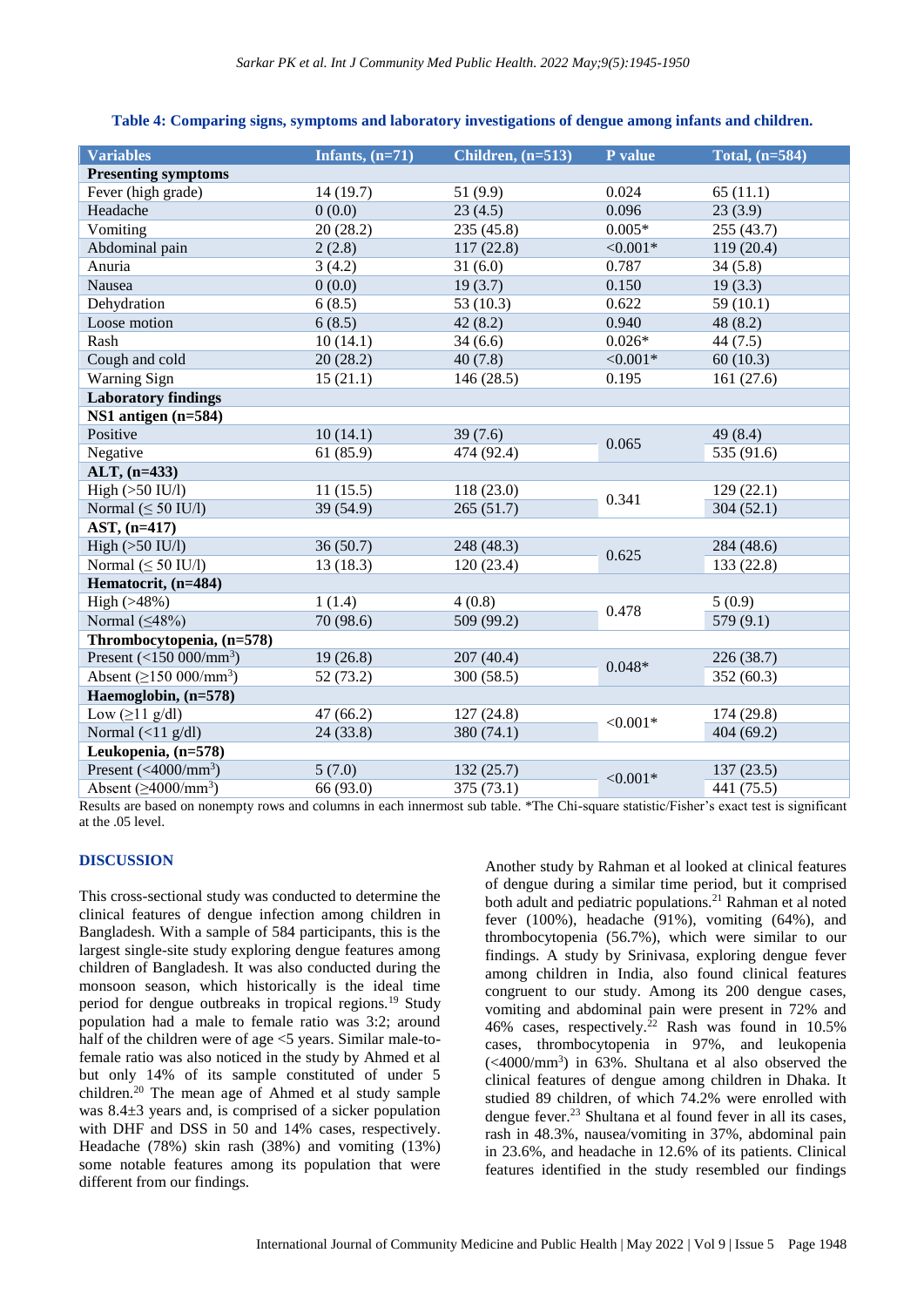except for predominance of Pleural effusion (25.8%) and ascites (12.54%).

Clinical features of dengue among children also seem to markedly differ from that of adults. An earlier study conducted in a similar context found headache (61%), nausea (69%) and abdominal pain (84%) as the most prevalent features among its adult population.<sup>24</sup> They also noticed thrombocytopenia and elevated AST among its two-third of the cases. On the contrary, none of these clinical or laboratory features were found profound in our study sample.

Our study can be closely compared to the work of Islam et al. that was conducted a year prior to our study at the same site (Dhaka Shishu hospital), but with a significantly small population (n=82). The male to female ratio of its study population was 1:1 with a mean of  $6.5\pm3.5$  years.<sup>25</sup> Clinical features noted among its dengue patients were Fever (68.3%), vomiting (64.6%), abdominal pain (59.7%), and loose stool (11%). Among laboratory investigations, they noted a higher number of pleural effusion and Ascites among its patients.

Predicting dengue among children based on clinical features alone is challenging since its presentation closely resembles to common viral fevers. With this study, we attempted to provide an overview of common clinical presentation of dengue among children in the context of Bangladesh. The features identified here such as fever, vomiting, and warning signs, align with the algorithm suggested by WHO and could guide clinicians for early identification as well as better management of the such  $c$ ases.<sup>26</sup>

#### *Limitations*

The study has few methodological limitations. We did not include consecutive patients; thus, the findings might not be representative of the overall patient population. Additionally, we were not able to explore patient outcomes due to resource constraints. In terms of interpretation of results, a major limitation of this study is that most of the cases were not confirmed cases of dengue. It is also worth noting that despite the study's large sample size, it is a single-centre study and might not reflect the actual scenario of the whole population. Since most dengue cases are managed at the union level (primary care centre) and are referred to tertiary care centres only after significant deterioration, an investigation of dengue characteristics at the primary care level might have provided a better picture. Nevertheless, Dhaka Shishu hospital being the largest pediatric hospital and tertiary referral centre of the country provides an optimum glimpse of the clinical status of the pediatric population of Bangladesh. The study has other limitations such as, most of the cases were not confirmed cases of dengue.

#### **CONCLUSION**

This descriptive study identifies that vomiting, abdominal pain, and dengue warning signs are the predominant clinical features of dengue infection among children in Bangladesh. Comparison with earlier studies reveals that clinical and laboratory features of dengue might vary by age, severity and region. There seems to be a scarcity of research that explores clinical traits of dengue among children in South Asia.

#### *Recommendations*

More wide-scaled, multi-country evaluation of dengue needs to be carried out to understand its actual clinical scenario and determine its impacts. With billions of people residing in dengue prone zones and millions affected annually, dengue infection remains one of the largest public health issues threatening South Asia. Dense population, poor sanitation and hygiene systems are prolonging dengue outbreaks in countries like Bangladesh. The governments have initiated short-term measures such as use of bed nets and insecticides spraying, but those are limited to densely populated zones/cities. Nation-wide holistic steps should be taken for prevention of dengue.

# **ACKNOWLEDGMENTS**

The authors would like to thanks to the investigator team and 'department of epidemiology and research, Dhaka Shishu hospital*'* Bangladesh for their constant and cordial support for data analysis support, manuscript formatting and journal selection.

*Funding: No funding sources Conflict of interest: None declared Ethical approval: The study was approved by the Institutional Ethics Committee*

#### **REFERENCES**

- 1. Islam S, Haque CE, Hossain S, Hanesiak J. Climate Variability, Dengue Vector Abundance and Dengue Fever Cases in Dhaka, Bangladesh: A Time-Series Study. Atmosphere. 2021;12(7):905.
- 2. Chen R, Vasilakis N. Dengue-quo tu et quo vadis? Viruses. 2011;3(9):1562-608.
- 3. World Health Organization. Dengue and severe dengue. World Health Organization. Regional Office for the Eastern Mediterranean; 2014. Available at: https://apps.who.int/iris/bitstream/handle/10665/2041 61/Fact\_Sheet\_WHD\_2014\_EN\_1629.pdf. Accessed on Accessed on July 15, 2021.
- 4. Udwadia FE. Multiple organ dysfunction syndrome due to tropical infections. Indian J Critical Care Med. 2003;7:233-6.
- 5. Halstead SB. Dengue. The Lancet. 2007;370(9599):1644-52.